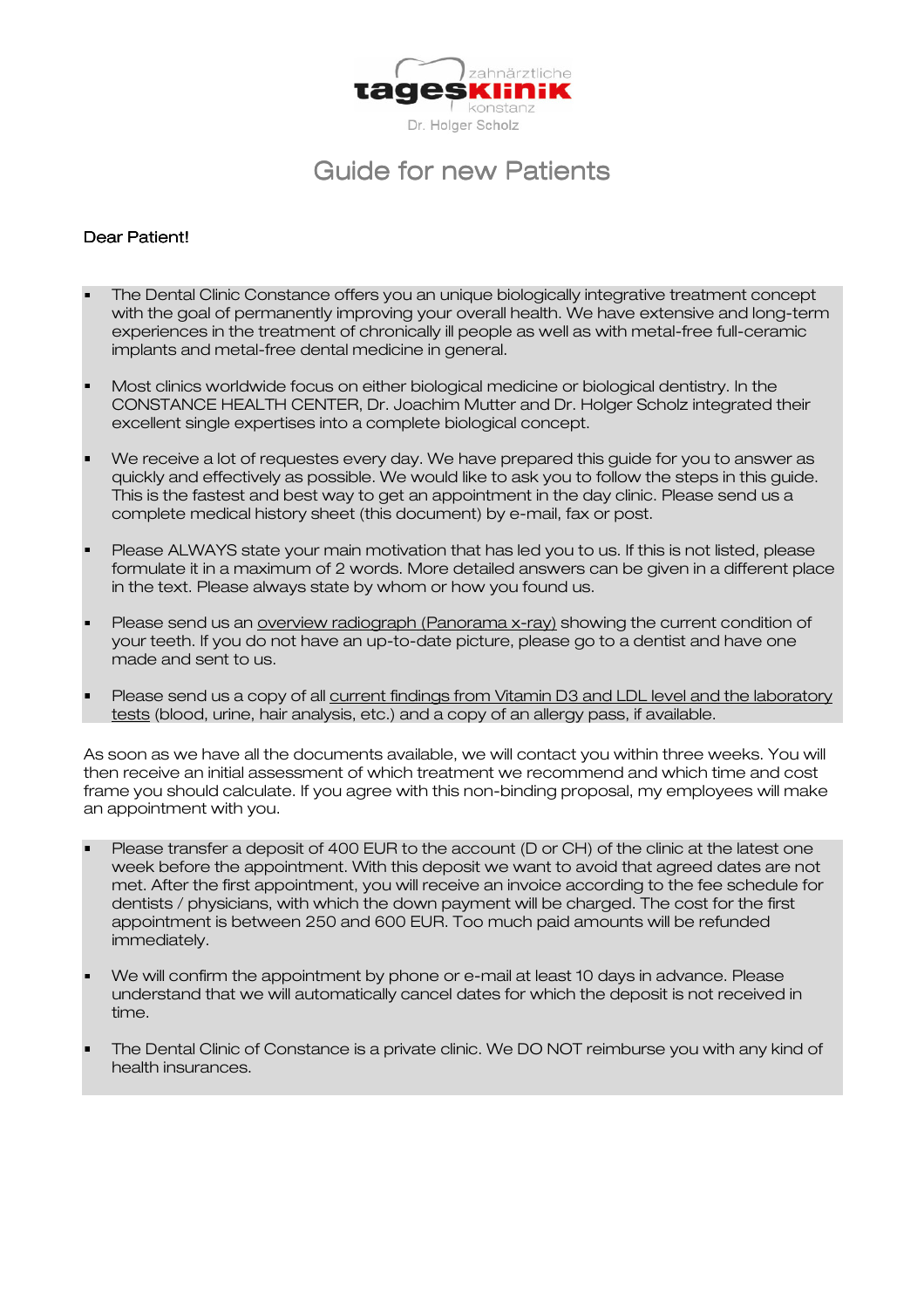At the first appointment we will produce a three-dimensional radiograph, if not yet available. This is almost always necessary in order to diagnose possible inflammation and foreign bodies in the jaw bone exactly and reliably. We prefer to produce the images in the system of the day clinic, because we achieve the best results in diagnostics and therapy through our many years of experience.

We will continue to create impressions and photos of existing teeth and pines. In addition, an in-depth clinical examination is performed.

- Then a professional cleaning of the teeth is carried out by specialized staff. The exact state of the tooth holding apparatus is also documented. This step is important and an essential basis for our therapeutic decisions.
- Finally, we will explain step by step our treatment proposal by means of your X-ray image and check the provisional (and still non-binding) time and cost frame and correct if necessary.

## Anamnesis

#### I. Personal Informations

Please provide us with your full address details in legible form and in print, so that we can contact you reliably:

| First and Surname         |                                                                      |              |  |
|---------------------------|----------------------------------------------------------------------|--------------|--|
|                           |                                                                      |              |  |
| Date and Place of Birth   |                                                                      |              |  |
|                           |                                                                      |              |  |
|                           | Country, ZIP Code, Place of Residence, Street, House Number          |              |  |
|                           |                                                                      |              |  |
| Phone Private             | <b>Phone Office</b>                                                  | Phone Mobile |  |
|                           |                                                                      |              |  |
| E-Mail-Adress (important) |                                                                      |              |  |
|                           |                                                                      |              |  |
| Profession, Employer      |                                                                      |              |  |
|                           |                                                                      |              |  |
|                           | When (day / time) can we reach you for a first contact by telephone? |              |  |

By signing up, you agree to the above registration procedure and confirm the correctness of your personal data.

Date, Signature

\_\_\_\_\_\_\_\_\_\_\_\_\_\_\_\_\_\_\_\_\_\_\_\_\_\_\_\_\_\_\_\_\_\_\_\_\_\_\_\_\_\_\_\_\_\_\_\_\_\_\_\_\_\_\_\_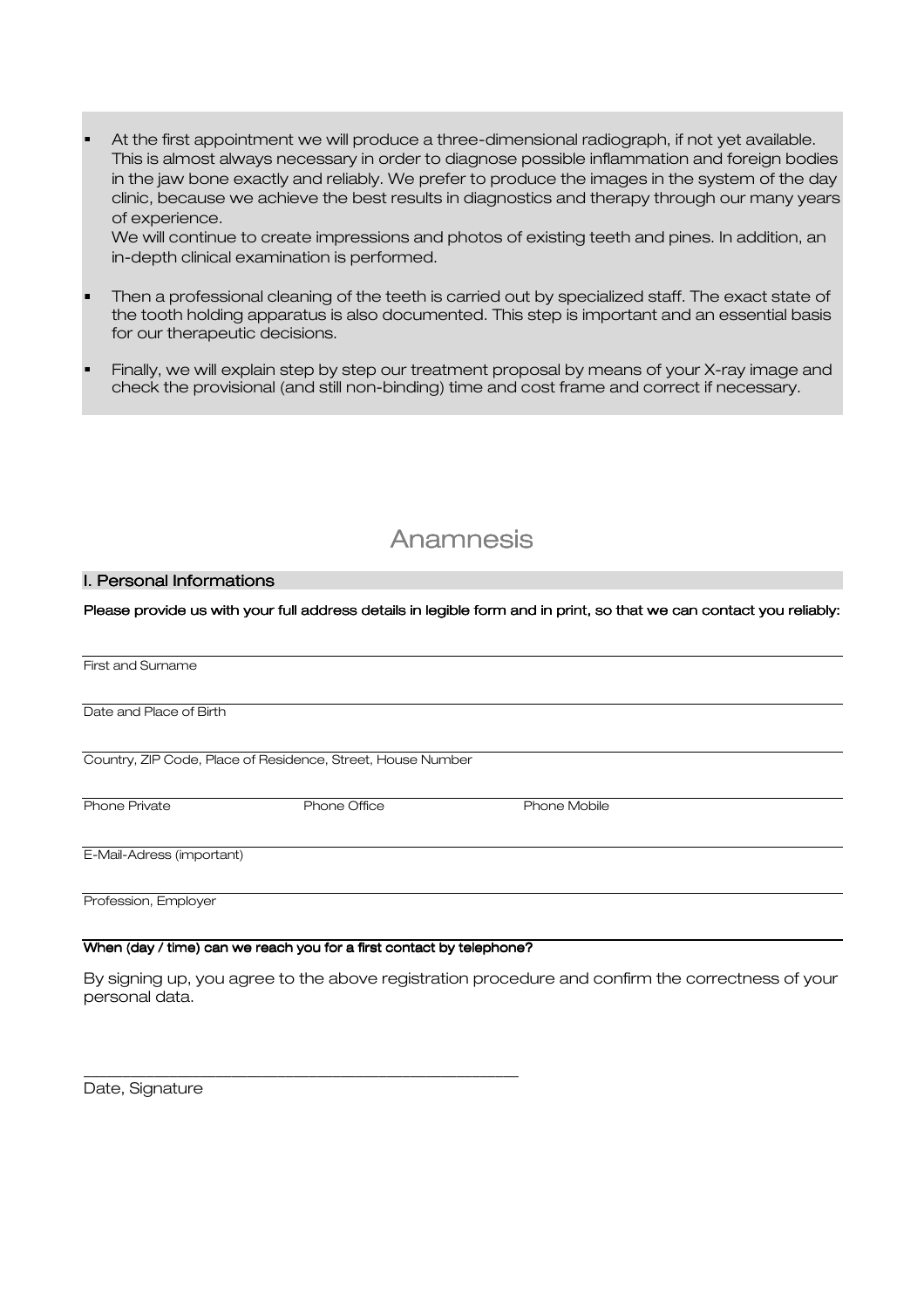| II. Your Way to Us                                                                                                                                                                                                                                             |            |
|----------------------------------------------------------------------------------------------------------------------------------------------------------------------------------------------------------------------------------------------------------------|------------|
| What is your main motivation for a treatment in the clinic?<br>O Chronic disease                                                                                                                                                                               |            |
| O Complete biological restoration                                                                                                                                                                                                                              |            |
| O Interference field search                                                                                                                                                                                                                                    |            |
| O Ceramic implant                                                                                                                                                                                                                                              |            |
| O Amalgam / metal restoration                                                                                                                                                                                                                                  |            |
|                                                                                                                                                                                                                                                                |            |
|                                                                                                                                                                                                                                                                |            |
| By whom / how did you find us?                                                                                                                                                                                                                                 |            |
| O Dietrich Klinghardt                                                                                                                                                                                                                                          |            |
| O Sophia Health Institute                                                                                                                                                                                                                                      |            |
|                                                                                                                                                                                                                                                                |            |
|                                                                                                                                                                                                                                                                |            |
|                                                                                                                                                                                                                                                                |            |
| O Website / Facebook / YouTube                                                                                                                                                                                                                                 |            |
| O Search engine internet                                                                                                                                                                                                                                       |            |
|                                                                                                                                                                                                                                                                |            |
|                                                                                                                                                                                                                                                                |            |
| III. Health Issues                                                                                                                                                                                                                                             |            |
| Dental Issues                                                                                                                                                                                                                                                  |            |
| Are there any discomforts / pain in the teeth and jaw?                                                                                                                                                                                                         | O Yes O No |
| If so, where and since when, please describe the complaints:                                                                                                                                                                                                   |            |
|                                                                                                                                                                                                                                                                |            |
|                                                                                                                                                                                                                                                                |            |
| Have dental and jaw treatments been carried out during the last 3 years?                                                                                                                                                                                       | O Yes O No |
| If so, where and since when, please describe the complaints:                                                                                                                                                                                                   |            |
|                                                                                                                                                                                                                                                                |            |
|                                                                                                                                                                                                                                                                |            |
| <b>General Medical Issues</b>                                                                                                                                                                                                                                  |            |
|                                                                                                                                                                                                                                                                |            |
| Vitamin D3: _______ ng/ml oder nmol/l<br>LDL: $\_\_\_\_\_$ ng/ml or nmol/l<br>(please mark the unit)<br>(please mark the unit)                                                                                                                                 |            |
| Are there any medical conditions or diagnosed medical issues?<br>If so, by whom and since when? Describe the complaints, please indicate on a<br>scale from 0-10 how strong the complaints are up to date $(0 = no$ complaints, 10<br>= strongest complaints). | O Yes O No |
|                                                                                                                                                                                                                                                                |            |

\_\_\_\_\_\_\_\_\_\_\_\_\_\_\_\_\_\_\_\_\_\_\_\_\_\_\_\_\_\_\_\_\_\_\_\_\_\_\_\_\_\_\_\_\_\_\_\_\_\_\_\_\_\_\_\_\_\_\_\_\_\_\_\_\_\_\_\_\_\_\_\_\_\_\_\_\_\_\_\_\_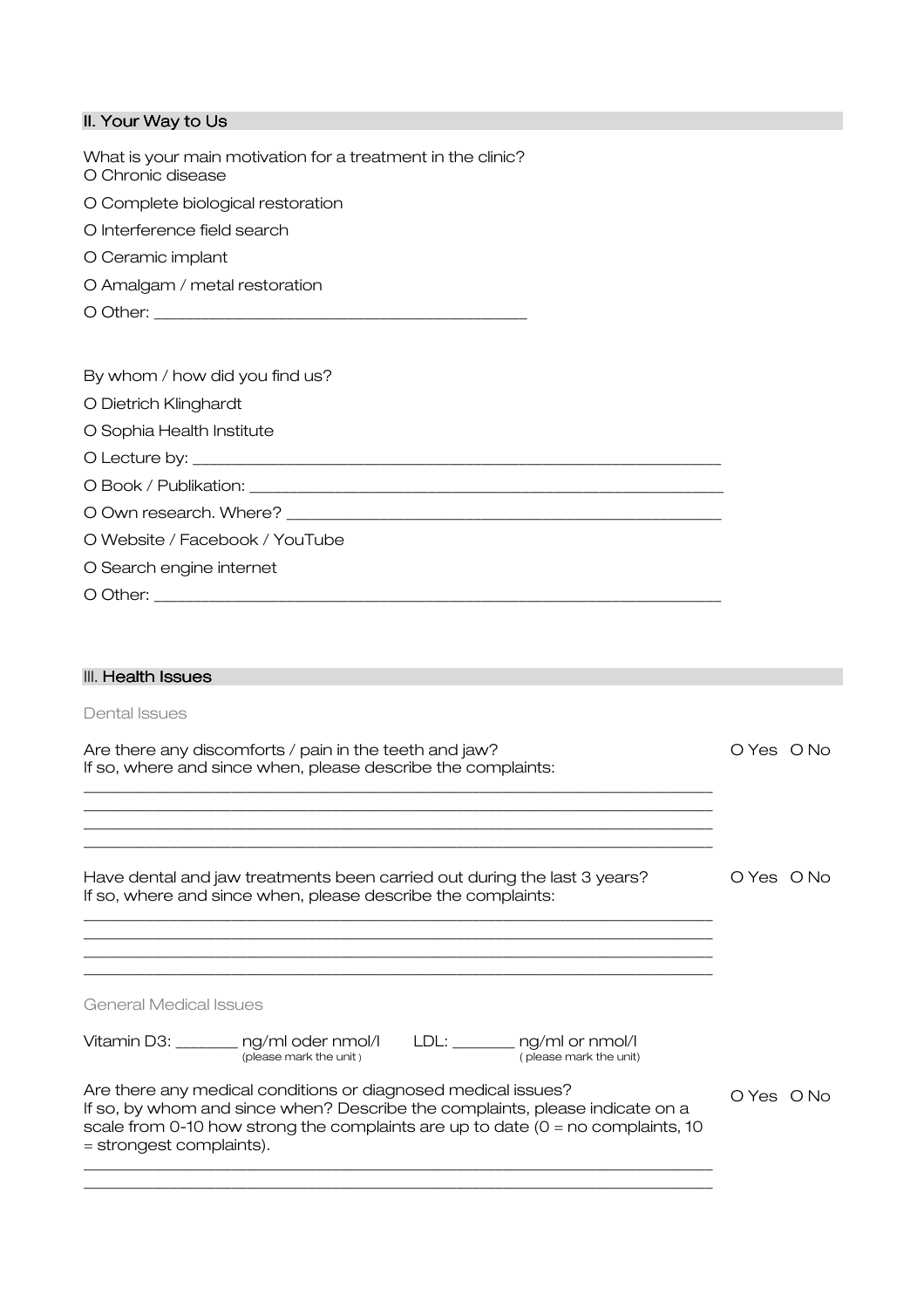| Have you ever had surgery?<br>If so, please indicate which organ / part of the body and when. Were there any<br>complications?                                              | O Yes O No |
|-----------------------------------------------------------------------------------------------------------------------------------------------------------------------------|------------|
|                                                                                                                                                                             |            |
| Are there allergies or intolerances?<br>If yes, please describe on a scale from 0-10 how strong the allergies are (0 = no<br>complaints, 10 = strongest complaints).        | O Yes O No |
|                                                                                                                                                                             |            |
| Do you take or have you regularly taken any medication, dietary supplements, or<br>similar during the last 10 years? Are you currently taking medication?<br>If yes, which? | O Yes O No |
|                                                                                                                                                                             |            |
| For women: Are you pregnant?                                                                                                                                                | O Yes O No |
| IV. Questions about Living Habits                                                                                                                                           |            |
| Do you smoke?<br>If so, cigarettes / cigars, how much, ex-smokers since?                                                                                                    | O Yes O No |
| Are you or have you been exposed to particular stress (physical, mental,<br>radiation, toxins, chemicals, laser printers) in your profession?<br>If so, which one?          | O Yes O No |
| Have been vaccinated?<br>If yes, what vaccinations, when?                                                                                                                   | O Yes O No |
| Do you exercise sports?<br>If so, please describe what, how often?                                                                                                          | O Yes O No |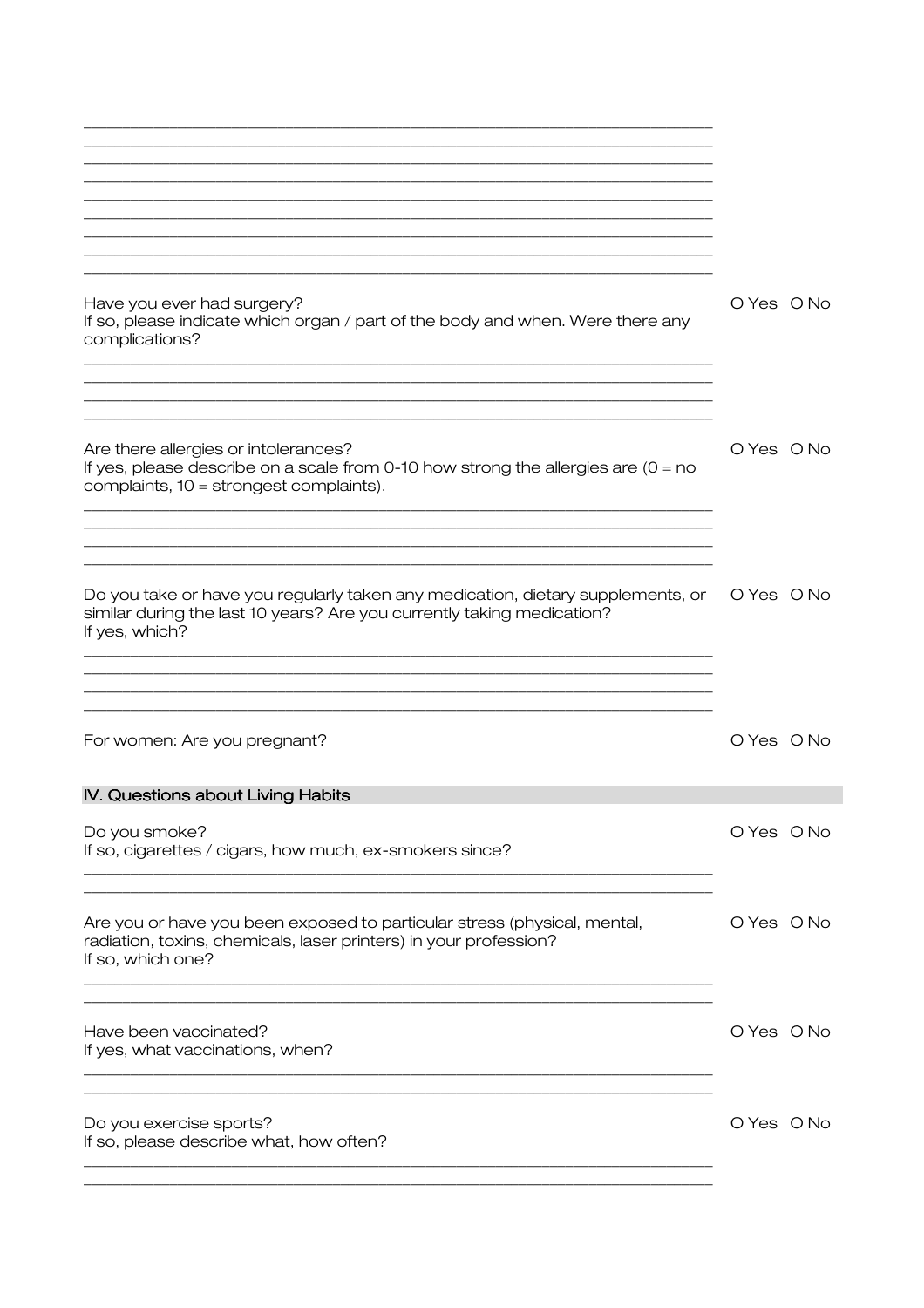| Do you use organic personal care products?<br>If yes, which?                                                                                                                                                                          | O Yes O No |
|---------------------------------------------------------------------------------------------------------------------------------------------------------------------------------------------------------------------------------------|------------|
| Do you use a mobile phone, a DECT (cordless) telephone, WLAN, Bluetooth, TV,<br>computer? If so, how many hours a day?<br>Mobile ready to receive:<br>П<br>DECT:<br>$\blacksquare$<br>WLAN / Bluetooth:<br>п<br>TV:<br>п<br>Computer: | O Yes O No |
| Have a cut-off plug for electricity at home?                                                                                                                                                                                          | O Yes O No |
| Regularly take dairy or cereal products?<br>If so, which, how often?                                                                                                                                                                  | O Yes O No |
| Regularly take sugar, sugar-containing drinks (sodas, jelly), ready-to-eat foods<br>from cans or canned foods?<br>If so, which, how often?                                                                                            | O Yes O No |
| Do you eat meat or fish regularly?<br>If so, what, how often?                                                                                                                                                                         | O Yes O No |
| Do you drink alcohol regularly?<br>If so, which, how often?                                                                                                                                                                           | O Yes O No |
| How much in percent is the proportion of freshly prepared food in your diet?<br>The percentage of raw food (including smoothies)? ___________%<br>V. Questions about the Quality of Life                                              | O Yes O No |
| In my current environment, I feel well.<br>If no, why not?                                                                                                                                                                            | O Yes O No |